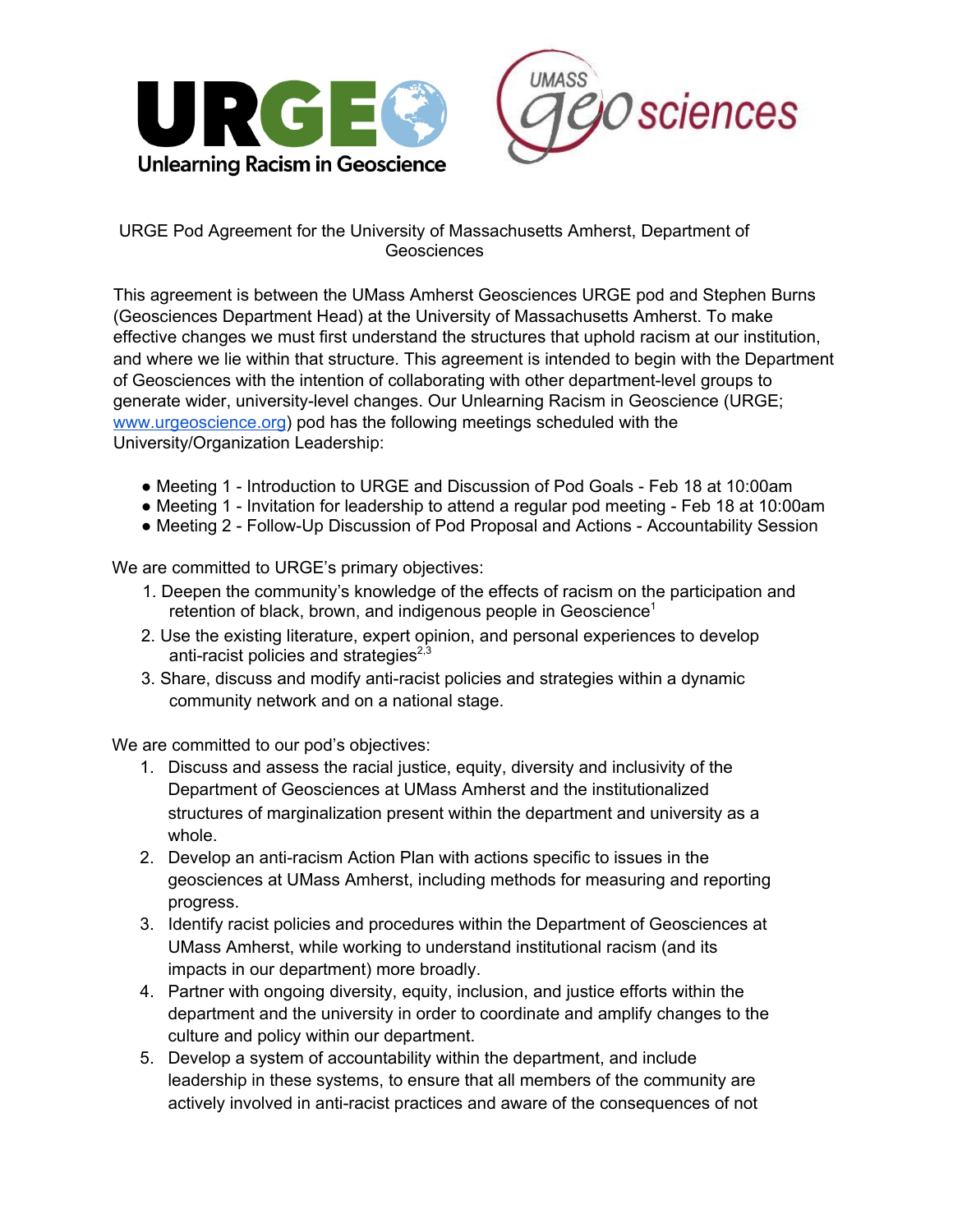adhering to the agreed upon measures.

We are committed to pursuing these objectives individually, as a pod, and as a department.

 $\frac{1}{2}$  Feb 12, 2021

 $Steph\,Qfho\sim\frac{F_{eb.}12, 2021$ 

Pod Leader(s) Date Dept. Head Date

Pod Members:

Christine E. Hatch, Associate Extension Professor

Rebecca Smith, PhD Candidate

Frances Griswold, PhD Candidate

Shaina Sadai, PhD Candidate

Hannah Baranes, PhD Candidate

Karin Lehnigk, PhD Candidate

Michele Cooke, Professor

Kate Fickas, Postdoctoral Scholar

David Boutt, Professor

Forrest J. Bowlick, Lecturer

Laurie Brown, Emeritus Professor